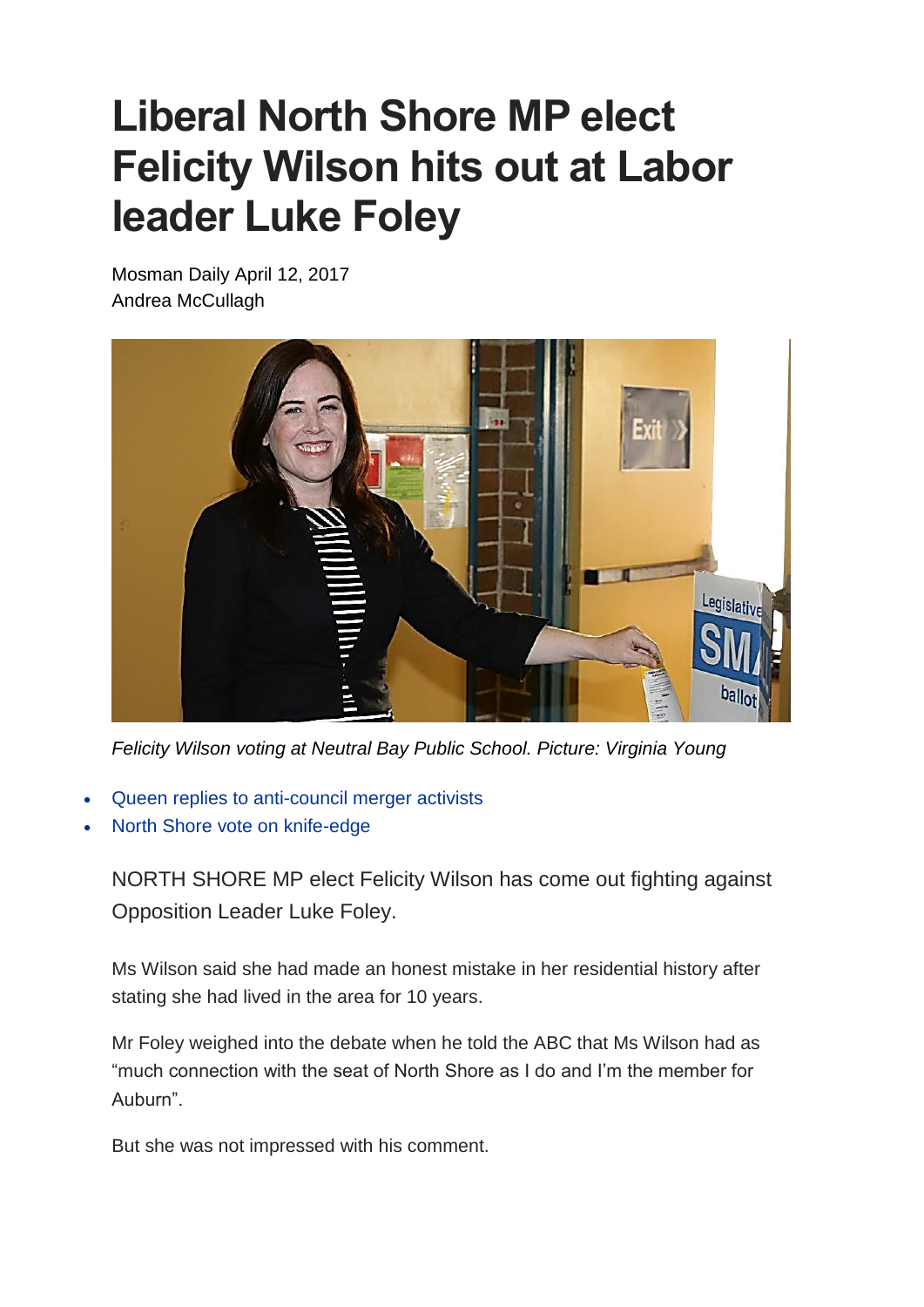"I voted for myself on Saturday," she said. "Luke Foley couldn't vote for himself when he was parachuted into Auburn at the last election and he can't vote for himself now because he still doesn't live in his electorate.



"He should maybe look at his glass house before he keeps casting stones."

*NSW Labor leader Luke Foley. Picture: Sue Graham*

Labor didn't run a candidate in the by-election.

Ms Wilson's election hadn't been formally declared before deadline as counting was continuing but the party is confident it is holding the seat.

The first items on her agenda are investments in local schools and transport projects including the Beaches Link tunnel bypassing Mosman.

"I'm really focused on spending the next two years before the next election getting the community to get know who I am and building that relationship and trust with them," she said.

## **MERGER ANGER**

Anger over forced council amalgamations wasn't enough to dethrone the Liberal party in North Shore at the weekend.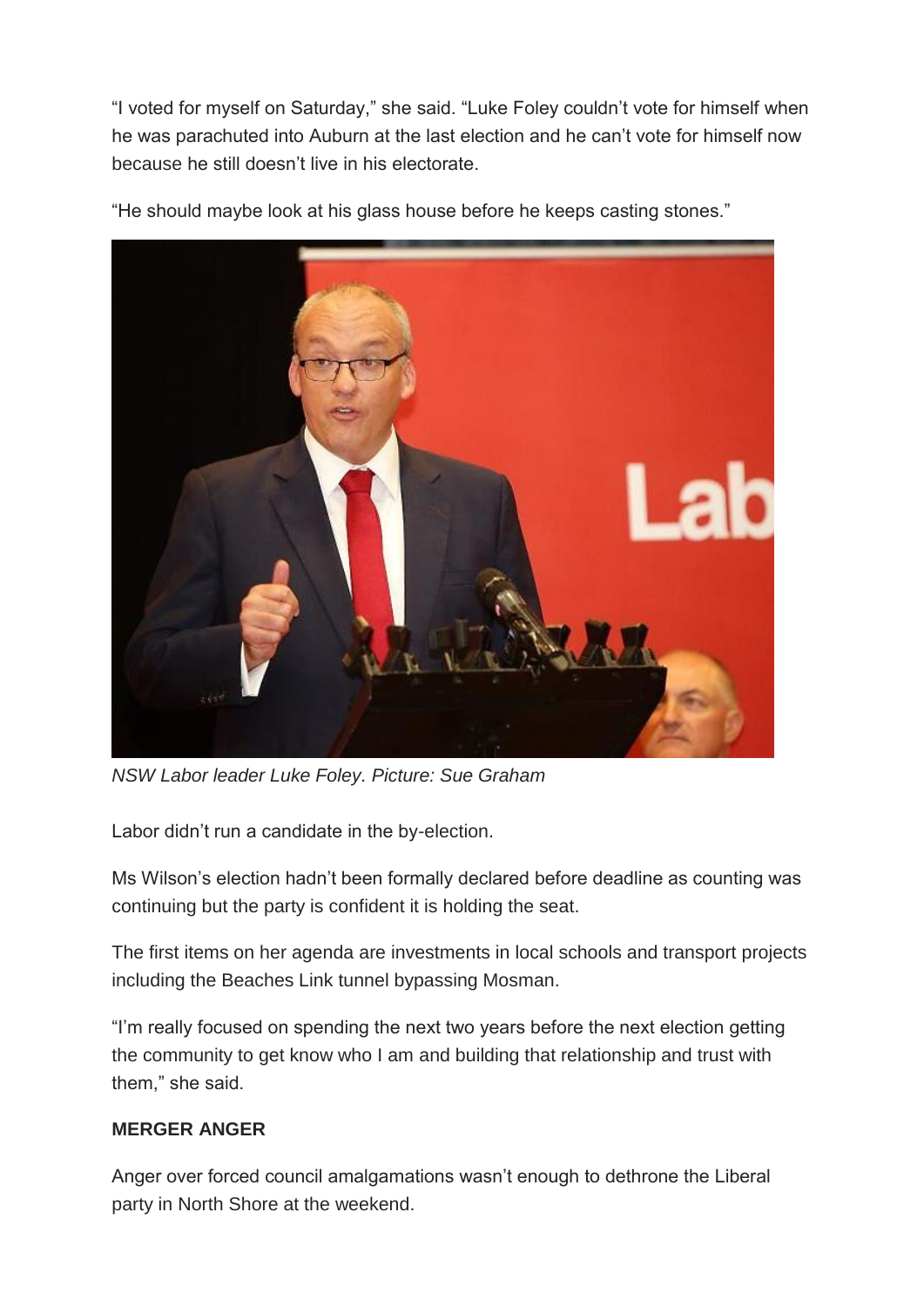Independent candidate Carolyn Corrigan ran on a platform opposing the plan to join up Mosman, North Sydney and Willoughby councils.

Her vote was strongest in the Mosman area where she polled closely to the Liberal candidate Felicity Wilson.

But she fell behind in the North Sydney side of the patch.

"Because of the very short campaign it did make it very challenging for me," Ms Corrigan said.

"If the campaign had been a little bit longer, who knows."



*Carolyn Corrigan ran as an independent in the by-election. Picture: Virginia Young*

Ms Corrigan is considering running again in 2019 and believes the swing against the Liberal party has now made the seat marginal.

"A lot of that white-hot anger was about forced council amalgamations," she said.

Ms Corrigan is not conceding to Ms Wilson until she sees the final result this week.

The Save Our Councils Coalition said the swing against the Liberal party in the byelection reveals a government that has lost its way.